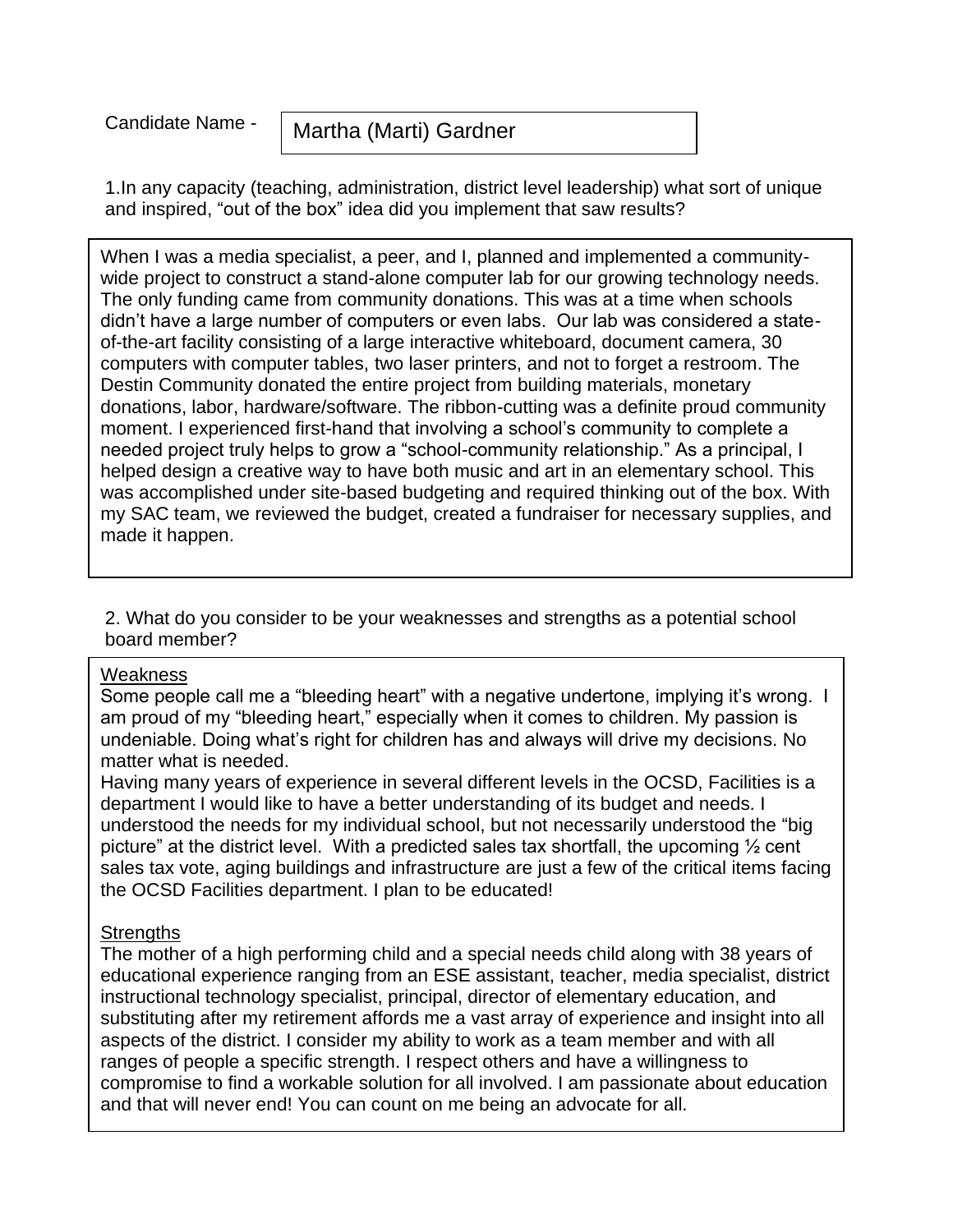3. What have I learned from my career that you think will help you become the type of SBM our district needs?

As a career educator, I have learned when you invest in and support our teachers; it is an investment in our children. I never want to lose my teacher's heart. I have witnessed individuals move up the promotional ladder only to forget what it's like in the classroom. As a school board member and an advocate for public education, I will work collaboratively with individuals of different beliefs and opinions to reach a common goal. I demonstrate respect for others and a willingness to compromise. Early in my career, I learned respect is earned, not given. After 38 years with the OCSD, I believe I have gained respect by being genuine, honest, and transparent. If elected, these qualities will most definitely continue.

4. The face of education is constantly changing. What recent trend do you think will have a major influence on school districts in years to come?

First and foremost, we should continue to support the growing concern of mental illness in all school-aged children! This isn't a recent trend but an essential ongoing need.

Unfortunately, we are currently living what I believe will be a significant issue/trend for the remainder of this year and years to follow. Teachers and students left for spring break only to discover all instruction would be entirely online for the rest of the school year. First, a shout out to all OCSD employees! What a remarkable job the district, teachers, support staff have accomplished in a short time. It is an accurate indicator of doing whatever it takes for the children and real teamwork. With the possibility of future pandemics, hurricanes, or other types of emergencies, our school district should consider developing an online plan to implement within short notice. For this to transpire, it requires new technology for our students in need, professional development for teachers, and CRAs, followed by ongoing student/parent training. In my opinion, this training should be the first training upon returning. Several of my teacher friends shared, "it would have been so much smoother to implement if the teacher had provided training to their students and parents at the beginning of the year on how to log in and navigate the provided instructional programs." They continued to say, "it will now be a part of their "welcome back" information and ongoing classroom usage." One last thought, do we need to issue a device for every child at the beginning of middle school and high school? Teachers would need to be using technology as part of their instruction, grading, turning in assignments, etc. Many many districts in our nation are doing this.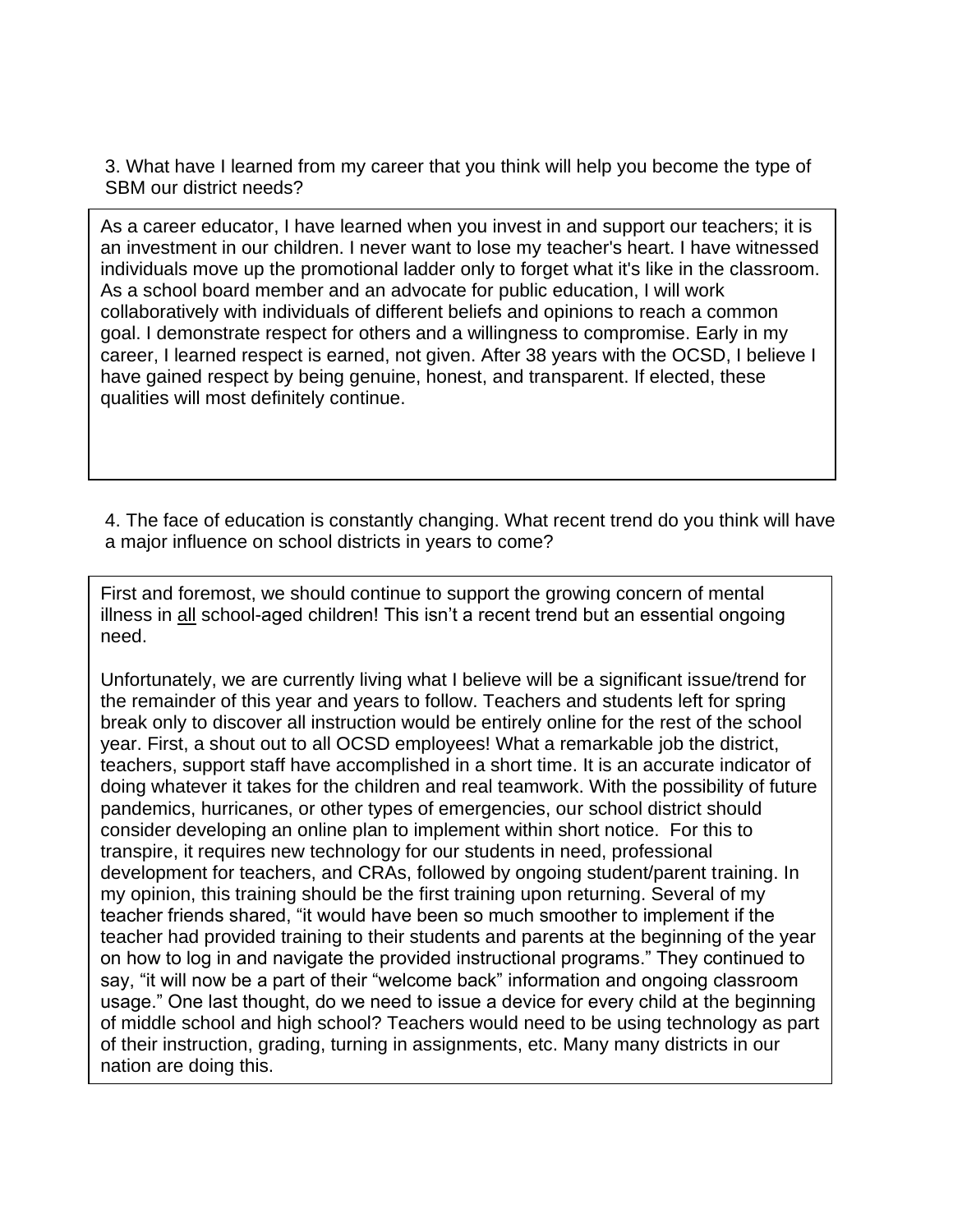5. What Can I do to Foster a Culture of Support for Education and all Those Who Work with Children on a Daily Basis?

I am a cheerleader for education and have always been! I am immersed in my community and county and have no problem going to bat for the teachers and students in OCSD whether that means attending Chamber of Commerce meetings, Kiwanis or Rotary meetings, public gatherings such as Fall festivals, Veteran's Day ceremonies, etc. We do not have the resources to purchase the needs for all. However, just as with our family budgets, we must prioritize the essentials and wants. I believe the needs of children should take priority. As a leader, a previous administrator, I discovered one of the most effective ways to culture support is to have a genuine "open door" policy, actually listen to their needs, observe, and come up with a solution collaboratively on how best to support the individual or group. I would encourage them to bring solutions with them to examine. I often told my staffs that I do not have all the answers, but working as a team, we can find a solution

6. How will you develop a positive working relationship with OCEA and OESP?

I have always felt that I had a positive relationship with OCEA and OESP because I believed that it is imperative to work together as a team in order to have a successful, happy place to work and go to school. Due to my protective and supportive nature towards my students and employees, I am proud to say, a dispute nor grievance was ever filed against me. As a board member I want to continue to build a positive working relationship with OCEA and OESP. I would first like to meet the executive committee of each organization, listen to their goals and concerns, and if allowed, attend some of the building representative meetings. How do you build a working relationship if you are "hands off" and from a distance? Our teachers and support staff should have a say in how our district operates and should feel free to bring their concerns to their administration or school board member without fear of retaliation. Hopefully, through my open-mindedness and non-conformational personality, OCEA and OESP members will feel comfortable to contact me when needed. I am committed to listening first, to lead thoughtfully and respectfully, and to build strong partnerships with individuals and organizations.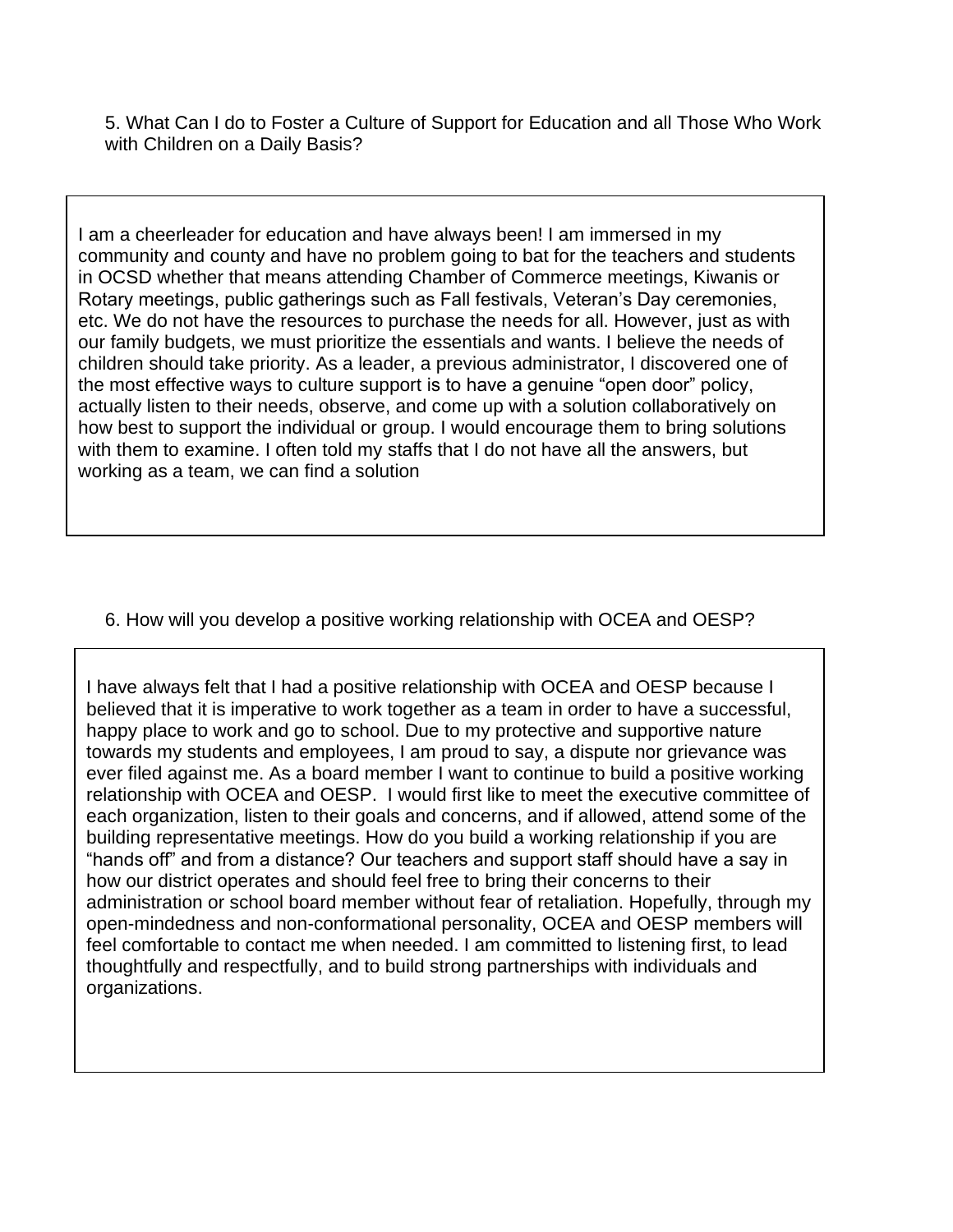7. What is the primary function of a School Board member today?

I will abide by the district policy which states," The School Board's major function is to develop and adopt District policy governing many facets of school operations. The Board can adopt policy upon the recommendation of the Superintendent of Schools and delegates implementation of those policies to the Superintendent. The Board is responsible for approval and adoption of an annual budget that provides the basis for the buildings, furnishings, staff, materials, and equipment needed to carry out all educational programs. School Board Members are elected county-wide and are responsible for the governance of all schools in the County.

If elected, I will uphold the district and state statutes first and foremost. I will work every day for *all* students to succeed, for every educator to be the very best they can be, and for safe, healthy, and successful schools. I will take every opportunity to promote our school district's success within our community and state.

8. What do you believe is the most important concern in our district and what is your plan to address it??

It is challenging to select one of the below over another. I would hope to address all:

- Safe and healthy schools to include access to mental health services to all students in need of support
- ESE *Due to having a son with special needs this is personally near and dear to me and a department I will* work closely with
- Aging Facilities rickety portables, uncovered ramps, aging buses, leaking roofs, HVAC units are going out, etc.

We need to have a detailed strategic plan, but before attempting to generate a plan, I would first want to meet with stakeholders of each department, review their budget, hear what is currently taking place, the reasoning behind their decisions, and what is needed to better their program? I want to look outside of Okaloosa county and find practical researched-based applications and implement them with fidelity. Most importantly, measured goals and a timeline would be created and added to the plan before proceeding on any new project. I often wonder why we buy" things" without doing proper research or follow up on the effectiveness of the program. We do not have money to waste on frivolous ideas. We have a lot of good going on in our school district, and I would like to see us get to "state of the art" in some of the areas mentioned above.